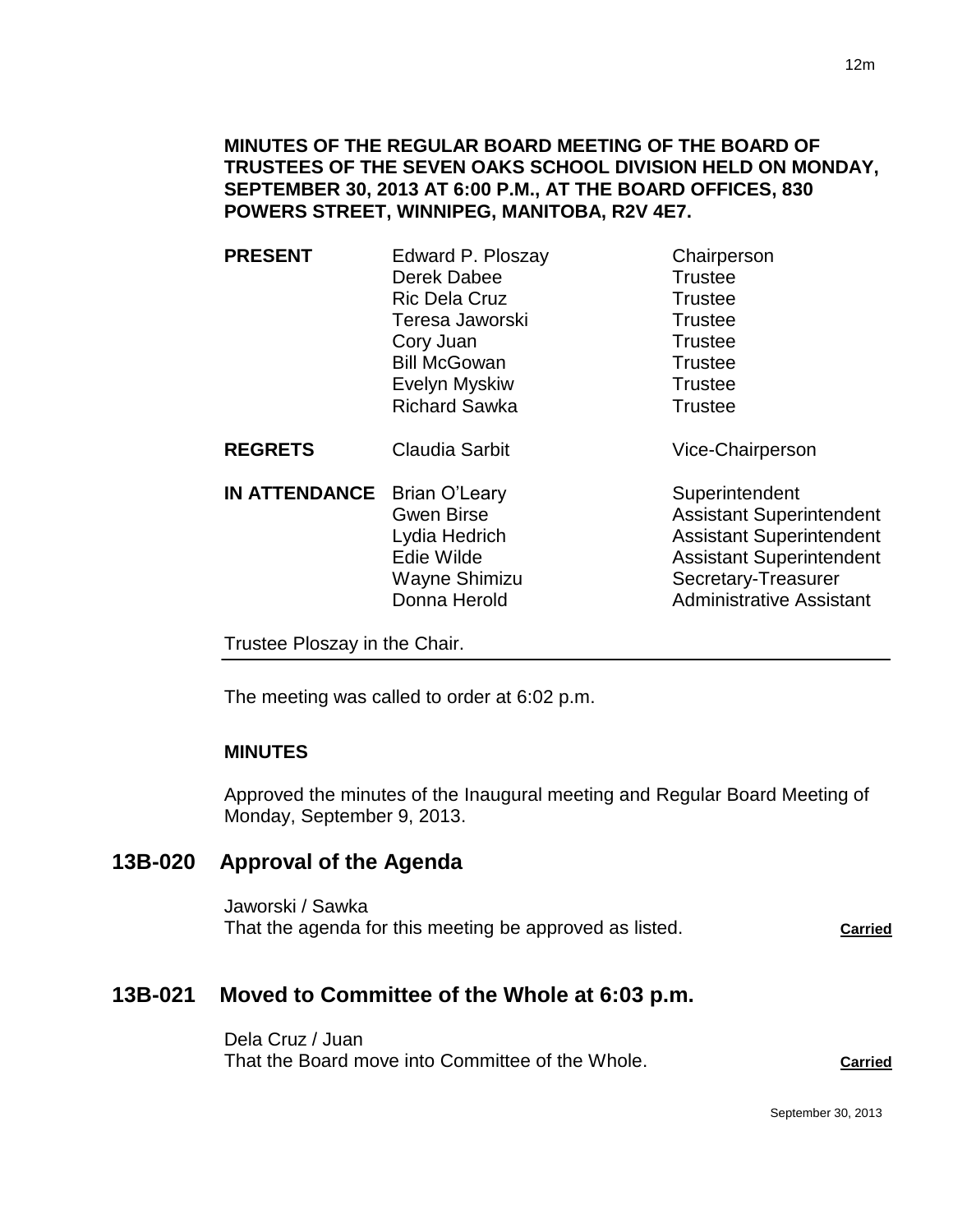Trustee Myskiw in the Chair.

## **OFFICER'S REPORTS**

- Trustee Sawka informed the Board of the upcoming meeting on October 6, 2013 with SOTA Executive.
- **Trustee Juan reported on upcoming Manitoba School Boards Association** workshops.

## **SUPERINTENDENTS' PERSONNEL REPORT**

# **13B-022 Superintendents' Personnel Report**

Jaworski / Juan That the Superintendents' Personnel Report be ratified. **Carried** 

## ADMINISTRATIVE APPOINTMENT

That Rudi Hedrich be appointed Vice-Principal of Maples Collegiate on an acting basis for the period of Blair Peppler's medical leave of absence.

## ADMINISTRATIVE MATERNITY AND PARENTAL LEAVE

Rebecca Chartrand was granted maternity and parental leave effective October 26, 2013 to October 26, 2014.

#### TEACHER APPOINTMENTS

Bryan Clendenan was appointed to a full-time (1.00) Limited Teacher-General (term) contract effective September 3, 2013 (indefinite).

Michelle Poirier was appointed to a full-time (1.00) Limited Teacher-General (term) contract effective October 7, 2013 (indefinite).

## SUBSTITUTE TEACHER APPOINTMENTS

The following teachers were appointed to Substitute Teacher contracts effective the 2013-2014 school year:

Elise Ahrens-Townsend Joel Lessard Joyce Aquino **Robert McCormick** Jennifer Babcock Rachel McWilliam Samantha Cheong **Alvin Pacag** Lili Daraphone Scott Reimer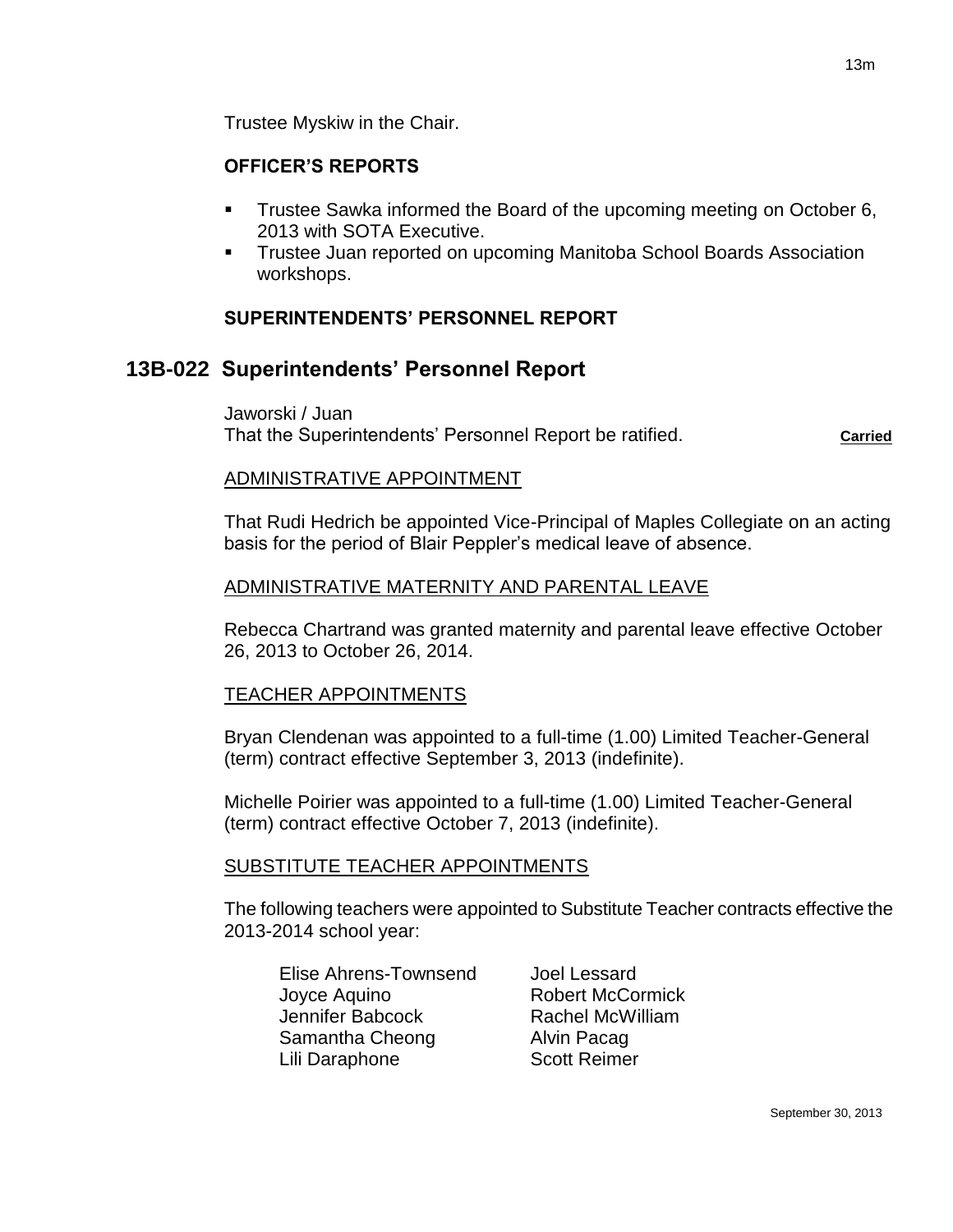## **SUPERINTENDENTS' PERSONNEL REPORT**

Darren Ellison Carrie Snelling Rebecca Harder Michael Swickis Patrick Koslowsky-Wiebe Allison Thomas Michal Kowalik **Lily Truchan** 

## TEACHER MATERNITY AND PARENTAL LEAVES

Craig Malaschuk was granted parental leave effective February 1, 2014 to June 27, 2014.

Tina Plett was granted maternity and parental leave effective January 6, 2014 to January 4, 2015.

## EDUCATIONAL ASSISTANT APPOINTMENT

Jenna Fisher was appointed to a full-time (6.5 hours per day) Educational Assistant position effective September 3, 2013.

## EDUCATIONAL ASSISTANT LEAVE OF ABSENCE

Wendy Anderson was granted a full-time (1.00) leave of absence, without pay, effective September 3, 2013 to June 27, 2014.

## SECRETARY-CLERK MATERNITY AND PARENTAL LEAVE

Jacqueline Nikkel was granted maternity and parental leave effective November 4, 2013 to October 31, 2014.

## CUSTODIAN PARENTAL LEAVE

Gilbert Creencia was granted parental leave effective October 7, 2013 to December 17, 2013.

#### INSTRUCTOR APPOINTMENTS

The following were appointed to a full-time (1.00) term instructor position effective September 17, 2013 to March 28, 2014:

Heather Arklie Michael Kusyk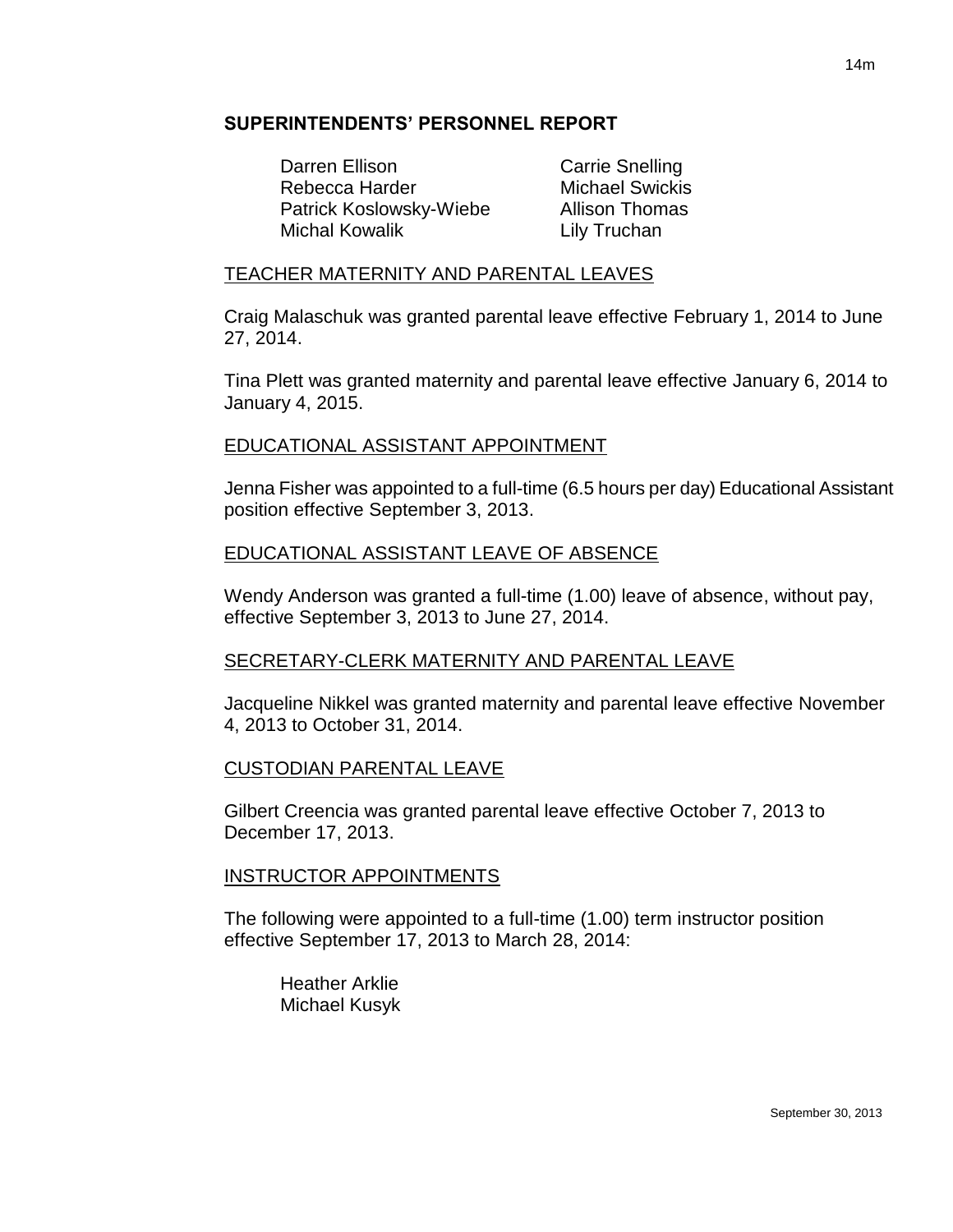## **SUPERINTENDENTS' REPORT**

The following matters were received as information:

- Manitoba School Boards Threat Assessment in Schools.
- **Spare Change for Brains Campaign.**
- **Kamwokya Primary School Invitation.**

Trustee Dabee here entered the meeting at 6:11 p.m.

- **SOTA Executive Leave Grievance Update.**
- Nomination of Outstanding Principal in Your Community Update.

# **13B-023 2013-2014 Photocopier Tender**

McGowan / Dela Cruz Approved that Ricoh Canada Inc. be awarded the 2013-2014 Photocopier Tender on the basis of lowest bid. **Carried**

Correspondence Received for Information:

Brian O'Leary, Superintendent: Executive Leave, SOTA President.

## **SPECIAL ORDERS**

**6:30 p.m. Presentation Four-Plex at Garden City Community Centre**  Devon Kashton, Winnipeg Soccer Federation Martino Vergata, Vice Principal, Garden City Community Centre

# **13B-024 Four-Plex – Garden City Community Centre**

Dela Cruz / Sawka

Approved that the Board supports, in principal, the building of a Four-Plex at Garden City Community Centre. **Carried**

Trustee McGowan here left the meeting at 7:56 p.m.

Trustee Ploszay in the Chair.

# **13B-025 Amendment to the 2013-2014 Divisional Plan**

Jaworski / Juan

Approved that the Divisional Plan be amended to include the development of a comprehensive Equity Policy that would combine and enhance existing polices related to equity (Safe Schools, Costs to Parents) and that this task be referred to the Policy Committee. **Carried**

September 30, 2013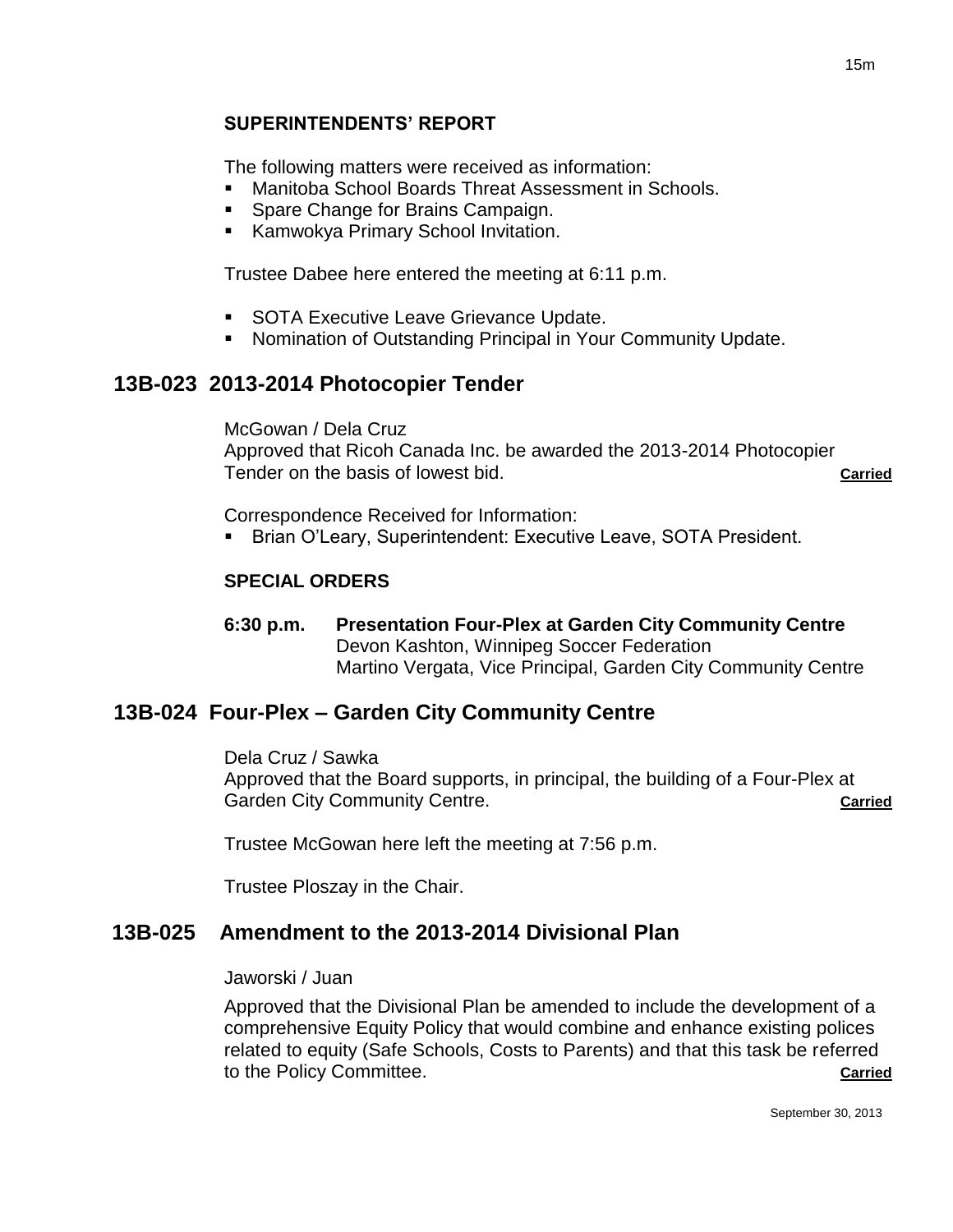# **13B-026 2013-2014 Divisional Plan**

Dela Cruz / Juan Approved that the 2013-2014 Divisional Plan be approved as amended. **Carried**

# **13B-027 Board Retreat**

Dabee / Myskiw Approved that the Board Retreat be moved from August 22 & 23, 2014 to June 13 & 14, 2014 (Hecla Island). **Carried**

# **13B-028 By-Law 5-2013**

Dela Cruz / Sawka

Approved that By-Law No. 5-2013 for the purpose of borrowing the sum of \$1,431,800.00 for the purpose of the Chiller & Cooling Tower Replacement at Maples Collegiate (\$837,900.00), the Stand-alone Childcare at Victory School Site (\$128,700.00) and the Roof Replacement at Maples Collegiate (\$465,200.00) be given first reading. **Carried**

# **13B-029 Inequity Research Project**

Jaworski / Myskiw

Approved that the Seven Oaks School Division participate in the province-wide study to explore the policies and practices of Manitoba schools and school divisions to address inequity among students and families in our communities. **Carried**

**CONSENT AGENDA**

# **12B-030 Consent Agenda**

Dela Cruz / Juan That the Consent Agenda be approved. That the Consent Agenda be approved.

#### Early Child Education Project #233-14003-00

Approved the Agreement for Services dated the 1st day of December, 2013 between the Board of Governors of Red River College and Seven Oaks School Division regarding the Early Child Education Project #233-14003-00.

Affinity Firestop Consultants Invoice No. 1123-05

That Invoice No. 1123-05 for the Maples Collegiate Roof Phase 1 project in the amount of \$479.06 be paid to Affinity Firestop Consultants.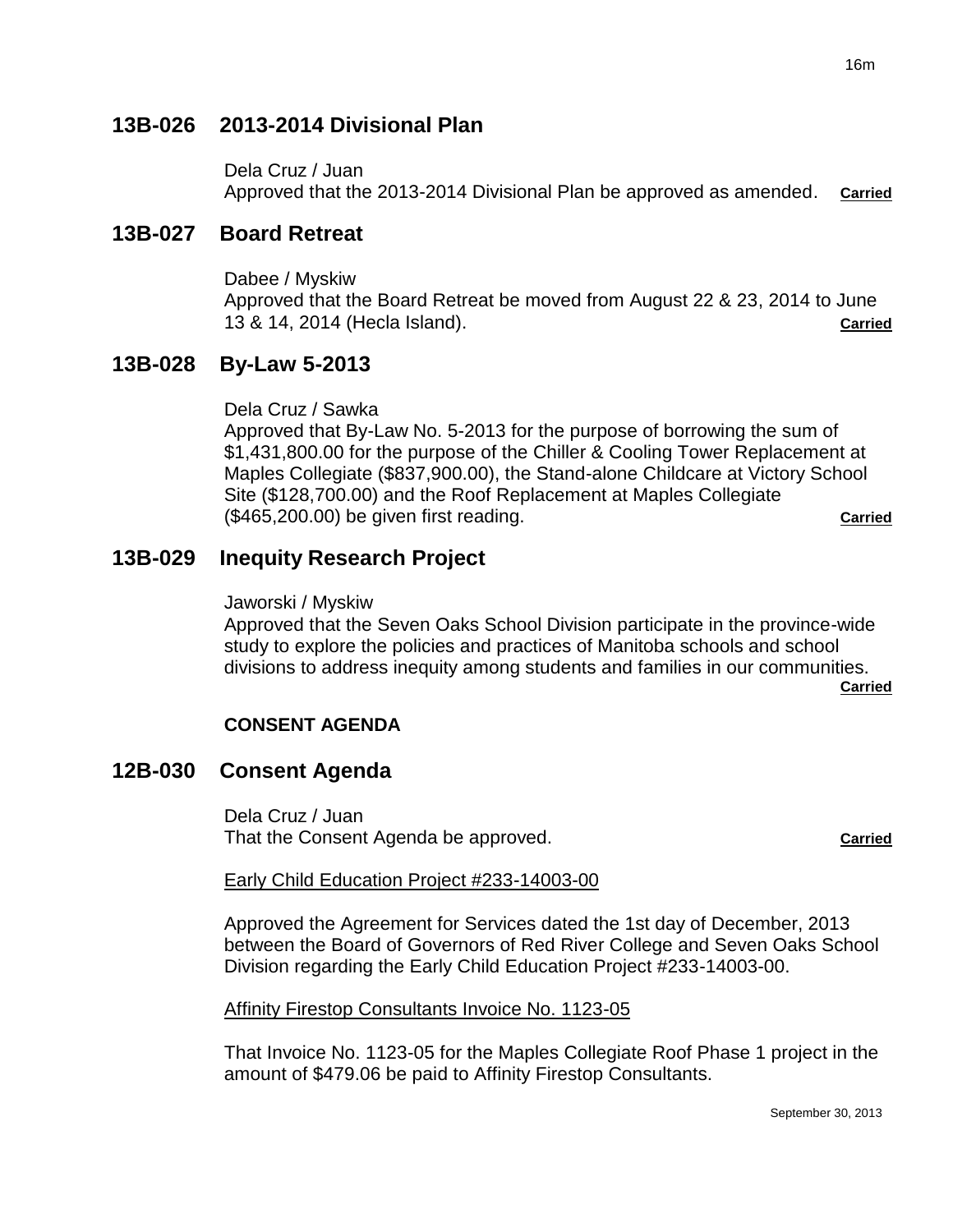## **CONSENT AGENDA**

## Affinity Firestop Consultants Invoice No. 1123-07

That Invoice No. 1123-07 for the Maples Collegiate Roof Phase 1 project in the amount of \$610.31 be paid to Affinity Firestop Consultants.

## Bockstael Construction Certificate of Payment No. 2

That Certificate of Payment No. 2 for the Maples Collegiate Commons Addition project in the amount of \$421,035.97 be paid to Bockstael Construction.

## Statutory Holdback on Bockstael Construction Certificate of Payment No. 2

That the Statutory Holdback on Certificate of Payment No. 2 for the Maples Collegiate Commons Addition project in the amount of \$32,512.43 be paid to the SOSD/Bockstael-449-Maples Commons account.

## Bockstael Construction Certificate of Payment No. 4

That Certificate of Payment No. 4 for the Amber Trails School project in the amount of \$1,158,058.17 be paid to Bockstael Construction.

#### Statutory Holdback on Bockstael Construction Certificate of Payment No. 4

That the Statutory Holdback on Certificate of Payment No. 4 for the Amber Trails School project in the amount of \$89,425.34 be paid to the SOSD/Bockstael Construction account.

## City of Winnipeg Planning, Property and Development Department Invoice No. 711476

That Invoice No. 711476 for the Victory Site Daycare project in the amount of \$187.95 be paid to the City of Winnipeg, Planning, Property and Development Department.

#### Fiber.CA Invoice No. 2013-8-28-01

That Invoice No. 2013-8-28-01 for the Divisional Fiber Network project in the amount of \$1,263,907.50 be paid to Fiber.CA.

#### Gardon Construction Ltd. Certificate of Payment No. 1

That Certificate of Payment No. 1 for the Portables at Belmont and West St. Paul Schools in the amount of \$25,332.53 be paid to Gardon Construction Ltd.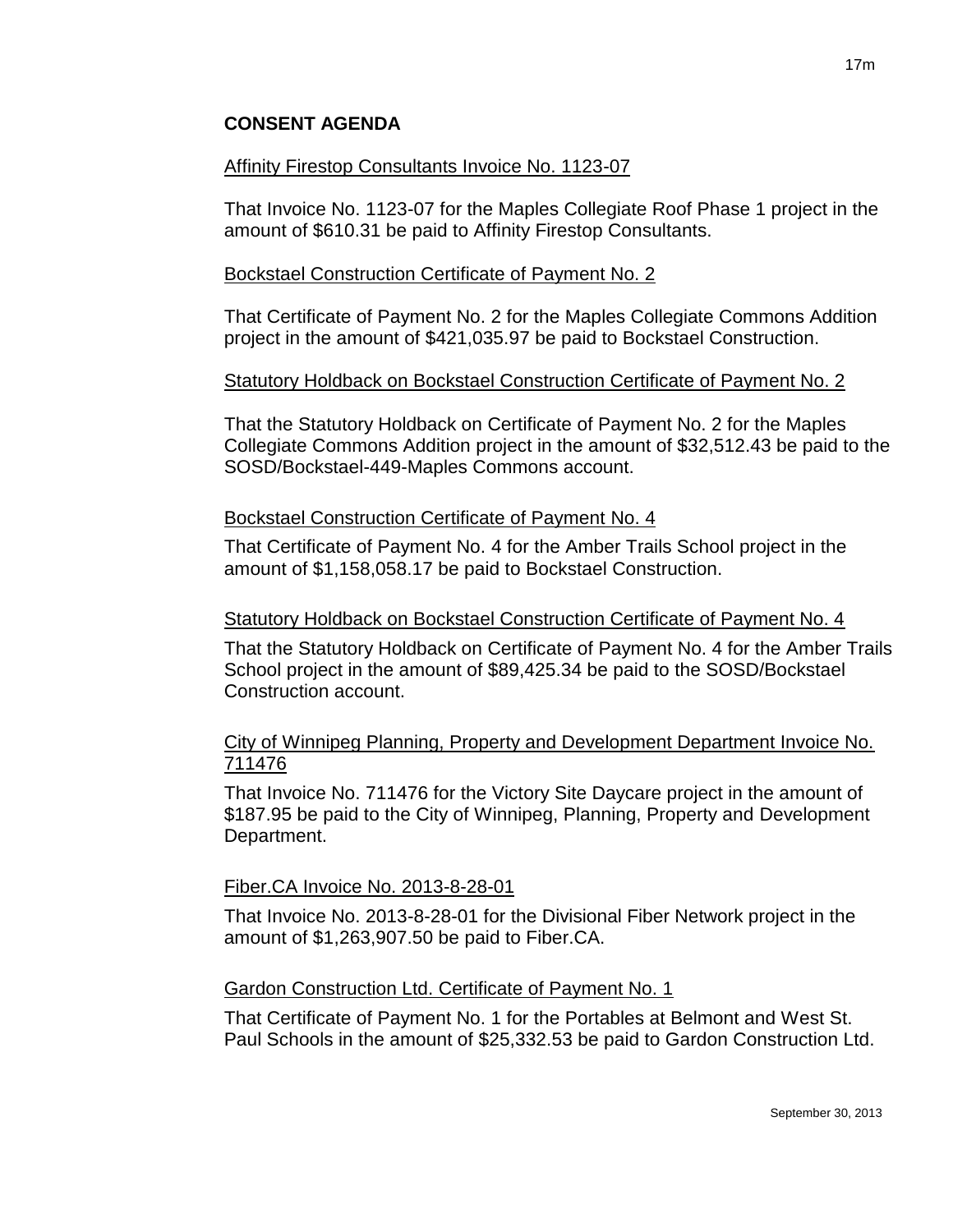# Statutory Holdback on Gardon Construction Ltd. Certificate of Payment No. 1

That the Statutory Holdback on Certificate of Payment No. 1 for the Portables at Belmont and West St. Paul Schools in the amount of \$1,956.18 be paid to the SOSD/Gardon-452-Portable 2013 account.

# Loewen Mechanical Ltd. Certificate of Payment No. 4

That Certificate of Payment No. 4 for the Maples Collegiate Geothermal project in the amount of \$186,758.17 be paid to Loewen Mechanical Ltd.

# Statutory Holdback on Loewen Mechanical Ltd. Certificate of Payment No. 4

That the Statutory Holdback on Certificate of Payment No. 4 for the Maples Collegiate Geothermal project in the amount of \$13,520.14 be paid to the SOSD/Loewen Mechanical - 448 Maples Geothermal account.

# M. Block & Associates Ltd. Invoice No. W-2013-186

That Invoice No. W-2013-186 for the Amber Trails School project in the amount of \$1,134.00 be paid to M. Block & Associates Ltd.

## Prairie Architects Inc. Invoice No. 4162

That Invoice No. 4162 for the Amber Trails School project in the amount of \$15,137.05 be paid to Prairie Architects Inc.

# PSA Studio Inc. Invoice No. 14002

That Invoice No. 14002 for the Portables at Belmont and West St. Paul Schools in the amount of \$219.43 be paid to PSA Studio Inc.

# PSA Studio Inc. Invoice No. 14018

That Invoice No. 14018 for the Portables at Belmont and West St. Paul Schools in the amount of \$2,625.00 be paid to PSA Studio Inc.

## SMS Engineering Ltd. Invoice No. 49593

That Invoice No. 49593 for the Maples Collegiate Geothermal project in the amount of \$13,945.51 be paid to SMS Engineering Ltd.

# **COMMITTEE REPORTS**

Board/Student Liaison Committee Report: 2012-2013 School Year.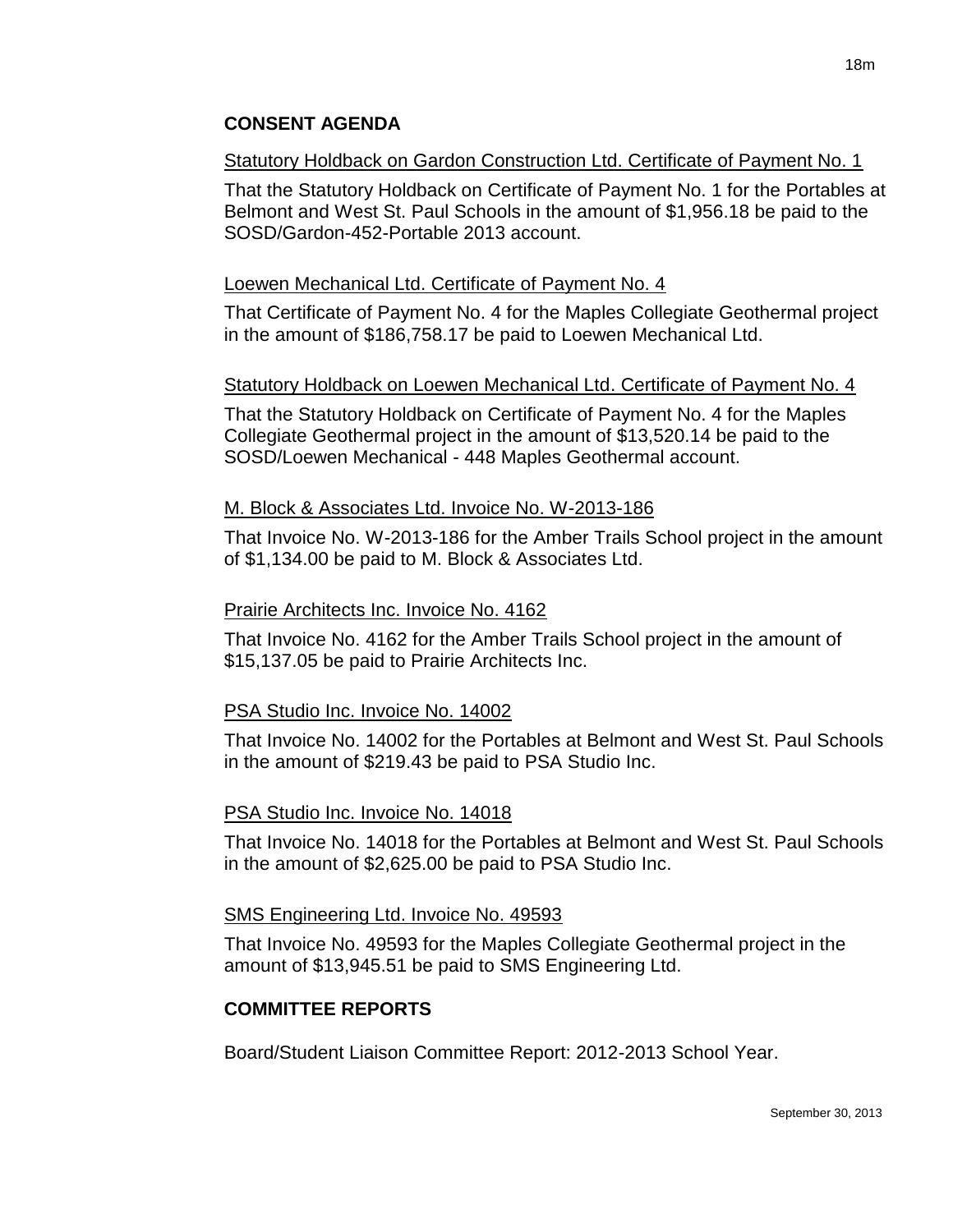# **CORRESPONDENCE**

- Manitoba Education School Programs Division: Support for School Divisions in Developing Respect for Human Diversity Policies.
- Pembina Trails School Division: David Johnson appointed Chair of the Board and Tim Johnson appointed Vice-Chair of the Board.
- Winnipeg School Division: Suzanne Hrynyk appointed Chair of the Board and Mark Wasyliw appointed Vice-Chair of the Board.
- Manitoba School Boards Association Learning Opportunities: 2013-2014 Calendar of Events.
- University of Manitoba: Education for Sustainable Well-Being Research Group: Call for proposals - "Well-Being for Children and Youth".
- Manitoba Education Research Network: Call for presentations "Efficacy and Leadership in Education".
- **Royal Proclamation of 1763: 250 Year Commemoration.**
- Darryl Gervais, Director, Instruction, Curriculum and Assessment Branch: Education for Sustainable Development Leadership Council: Creating a Sustainable Future Together.
- green ACTION centre: Waste Reduction Week October 21 to 27, 2013.
- **Manitoba Young Readers Choice Awards.**
- Farm to School Fundraiser.
- Cultural Proficiency Institute: Conference: November 13 to 15, 2013, Canad Inns Polo Park.
- Manitoba Education School Programs Division: New Initiative: Manitoba Professional Learning Environment (Maple) - to support the goal of providing the most effective professional learning environments for educators.
- Darryl Gervais, Director, Instruction, Curriculum and Assessment Branch: Evaluating Non-Manitoba Education Course Completions for Senior Years Credits: A Guide for School Administrators.
- Brandon School Division: Administrative Employment Opportunity: Secretary-Treasurer.
- Manitoba Children and Youth Opportunities: Symposium Practical Crime Prevention: From Research to Frontline Application.
- Andrea Lawson, Project Leader, Public Schools Finance Board: Andrews Early Learning Centre, Victory School, Family Choices Building Fund - Project Site Sign.
- Ralf Owzarek, Project Manager, Gateway Construction: Victory School Daycare Draft Schedule.
- Manitoba News Release: September 10, 2013 Investment in Smaller Class Sizes Continues with 70 New Teachers Hired for this School Year: Premier.
- Paul Birston, Manager of Architectural Services, Public Schools Finance Board: Maples Collegiate Institute - Roof Replacement Phase 2.
- John Wassenaar, Number TEN Architectural Group: Maples Collegiate Student Commons Addition - Change Order No. 3.